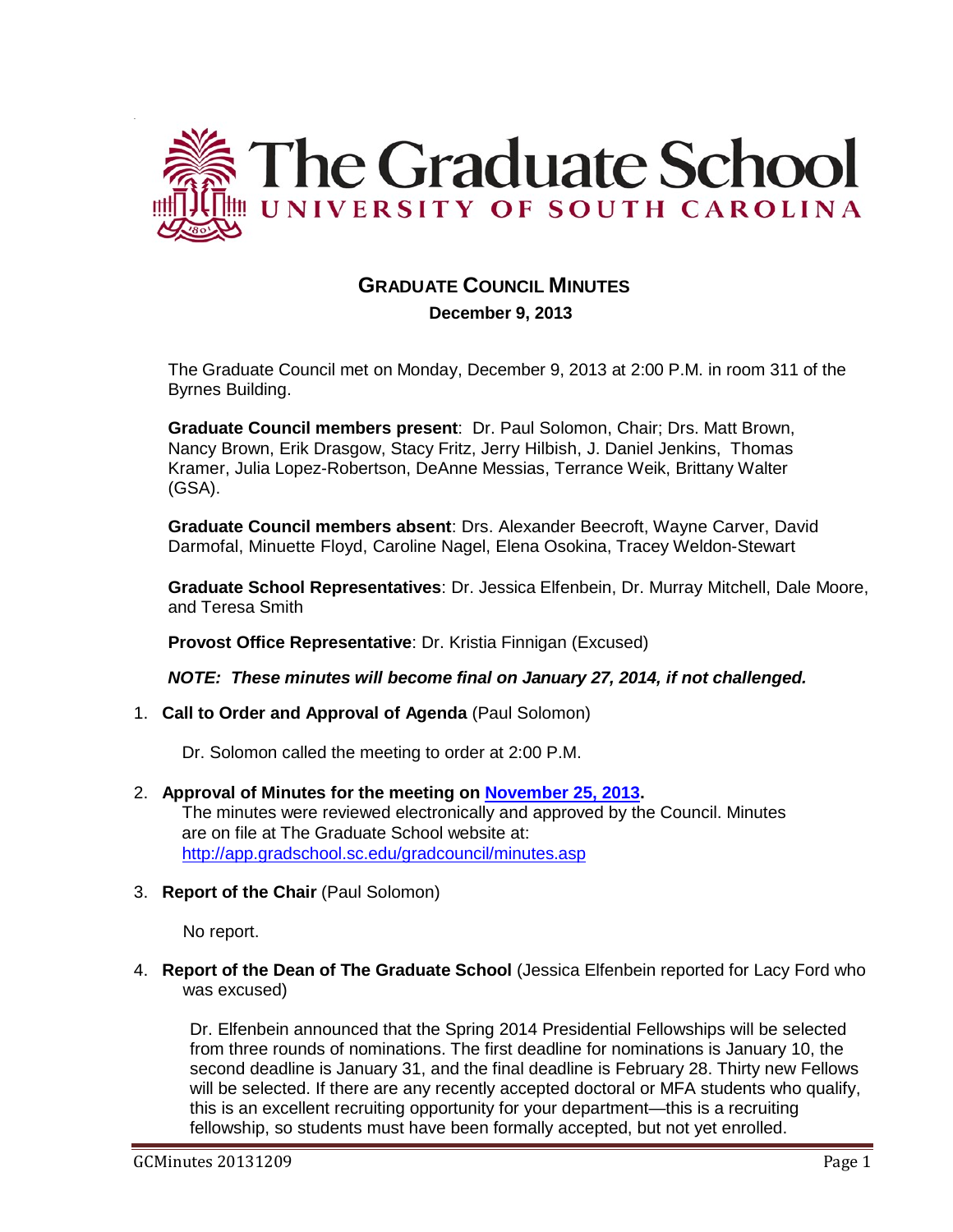Graduate Student Day is Friday, April 11, and it coincides with Graduate Student Week. The opportunity is now open to students who want to make Graduate Student Day submissions on the Graduate School's website.

## 5. **Report of the Secretary of the Graduate Council / Associate Dean** (Murray Mitchell)

Dr. Mitchell thanked the Council for the hard work and participation during a very busy Fall semester. Due to the graduate bulletin deadline for submissions, there was an inordinate amount of curriculum submissions. Dr. Mitchell thanked each committee member and particularly each committee Chair for their service.

## 6. **Report of the Graduate Student Association Representative** (Brittany Walter)

No report

# 7. **Report of the Academic Policy and Practices Committee** (Stacy Fritz)

Dr. Fritz presented an outline to the Graduate Council illustrating proposed revisions to the Graduate Council Manual. The changes included a change in the charge to the Grievances Appeals and Petitions Committee, including operating principles and the revision of a form for Graduate Student use when presenting issues to the Committee. The Council approved in a previous meeting the committee name change from the Petitions and Appeals Committee to the Grievances, Appeals and Petitions Committee. In this meeting, Dr. Fritz petitioned the Council to approve the language change to the policy, revision of the form, and the inclusion of these changes in the Graduate Council Manual. The Graduate Council voted and **APPROVED** all.

Dr. Mitchell mentioned that this language will need to appear in three different venues; the Graduate Council Manual, the Graduate Director's Handbook and in the Graduate Bulletin. He asked the Council for their approval to allow him to regenerate the language to fit in the three different documents. The Graduate Council voted and **APPROVED**.

# 8. **Report of the Committee on 500/600 Level Courses, Distance Education and Special Courses** (Murray Mitchell)

Dr. Mitchell petitioned the Council regarding the approval of Distance Education and Special Course submissions. He stated that over the past several years, the Associate Dean of the Graduate School has approved these submissions. Dr. Mitchell wanted to give Graduate Council an opportunity to revisit and consider the continuation of this process. The Graduate Council voted and **APPROVED**.

### 9. **Fellowships and Scholarships Committee** (Wayne Carver-Excused)

No report

10. **Report of the Science, Math, and Related Professional Program Committee** (DeAnne Messias)

No report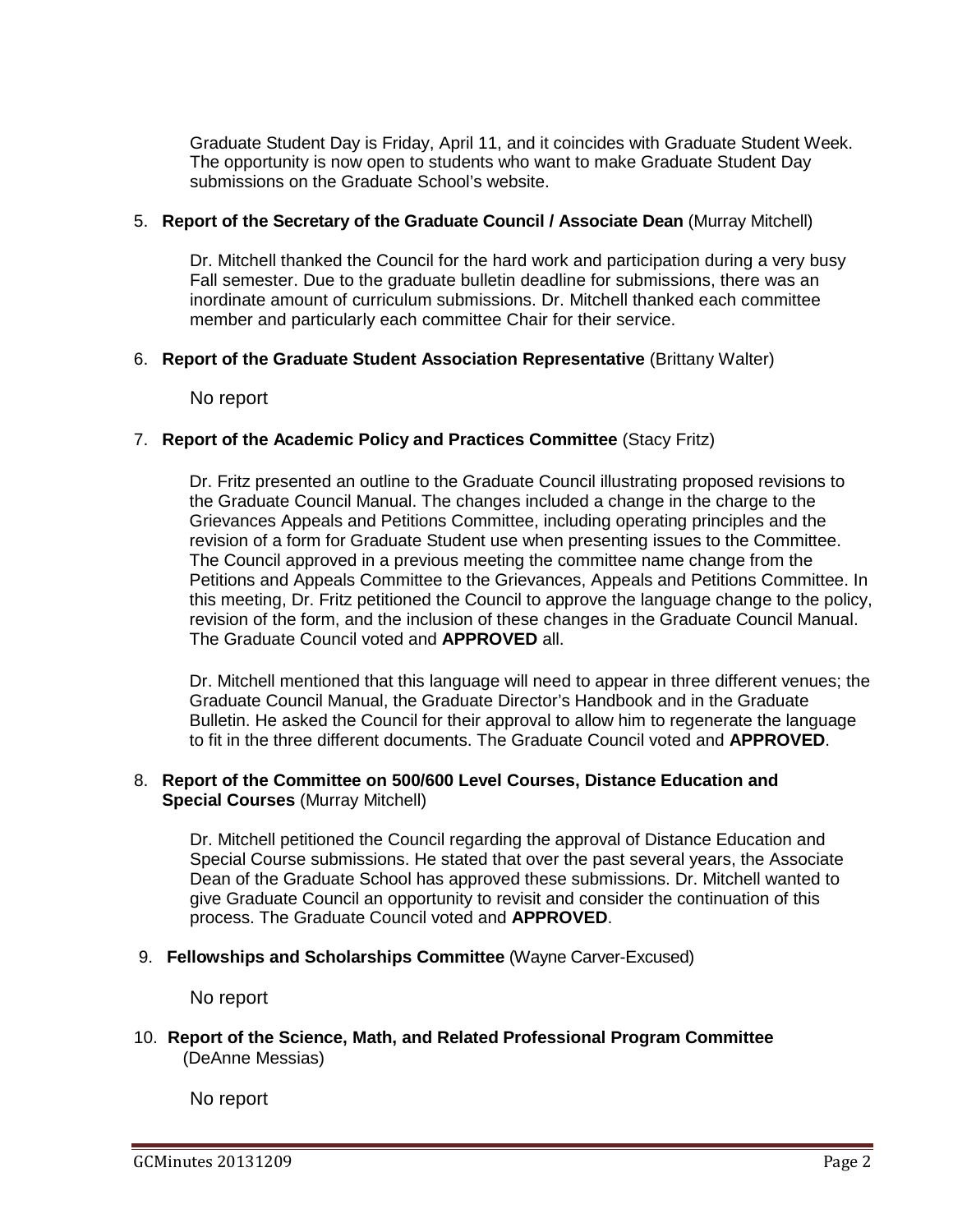### 11**. Report of the Humanities, Social Sciences, Education, and Related Professional Programs Committee** (J. Daniel Jenkins)

*Department of Philosophy*

Academic Program Actions/Bulletin Change **APPROVED [Philosophy PhD](http://gradschool.sc.edu/facstaff/gradcouncil/2013/Phiosophy%20PhD%20APA-BCH.pdf)**

To change bulletin language to: "The Graduate School now allows competency in appropriate research methods to serve in place of reading competency in a foreign language and to eliminate the PhD 'qualifying examination' requirement."

[Effective Fall 2014]

*School of Music*

Distance Education Delivery Proposal **APPROVED [MUED 790 Principles of Music Education](http://gradschool.sc.edu/facstaff/gradcouncil/2013/MUED%20790%20DED_Redacted.pdf)** To deliver this course in an online format.

[Effective Spring 2014]

 *College of Education*

**Course Change Proposal APPROVED [EDET 722 Instructional Design and Assessment](http://gradschool.sc.edu/facstaff/gradcouncil/2013/EDET%20722_Redacted.pdf)** Change cross-list from AEET 722 to EDET A 722 and to eliminate prerequisite.

[Effective Fall 2014]

New Course Proposal **APPROVED [EDRD 824 Seminar in Language and Literacy Education](http://gradschool.sc.edu/facstaff/gradcouncil/2013/EDRD%20824%20NCP_Redacted.pdf) (3)** Intensive study of a designated topic influencing theory and/or practice in language and literacy education.

[Effective Spring 2014]

Academic Program Actions/Bulletin Change **APPROVED [Instruction and Teacher Education](http://gradschool.sc.edu/facstaff/gradcouncil/2013/ITE%20Concentration_Redacted.pdf)**

To add a 12 hour concentration in Educational Technology to the Curriculum and Instruction EdD

[Effective Fall 2014]

Academic Program Actions/Bulletin Change **APPROVED Educational Psychology [& Research](http://gradschool.sc.edu/facstaff/gradcouncil/2013/Ed%20Psyc%20and%20Research%20Bulletin%20Editing%20Redacted.pdf)**  To change the PhD degree course descriptions to reflect the statistical and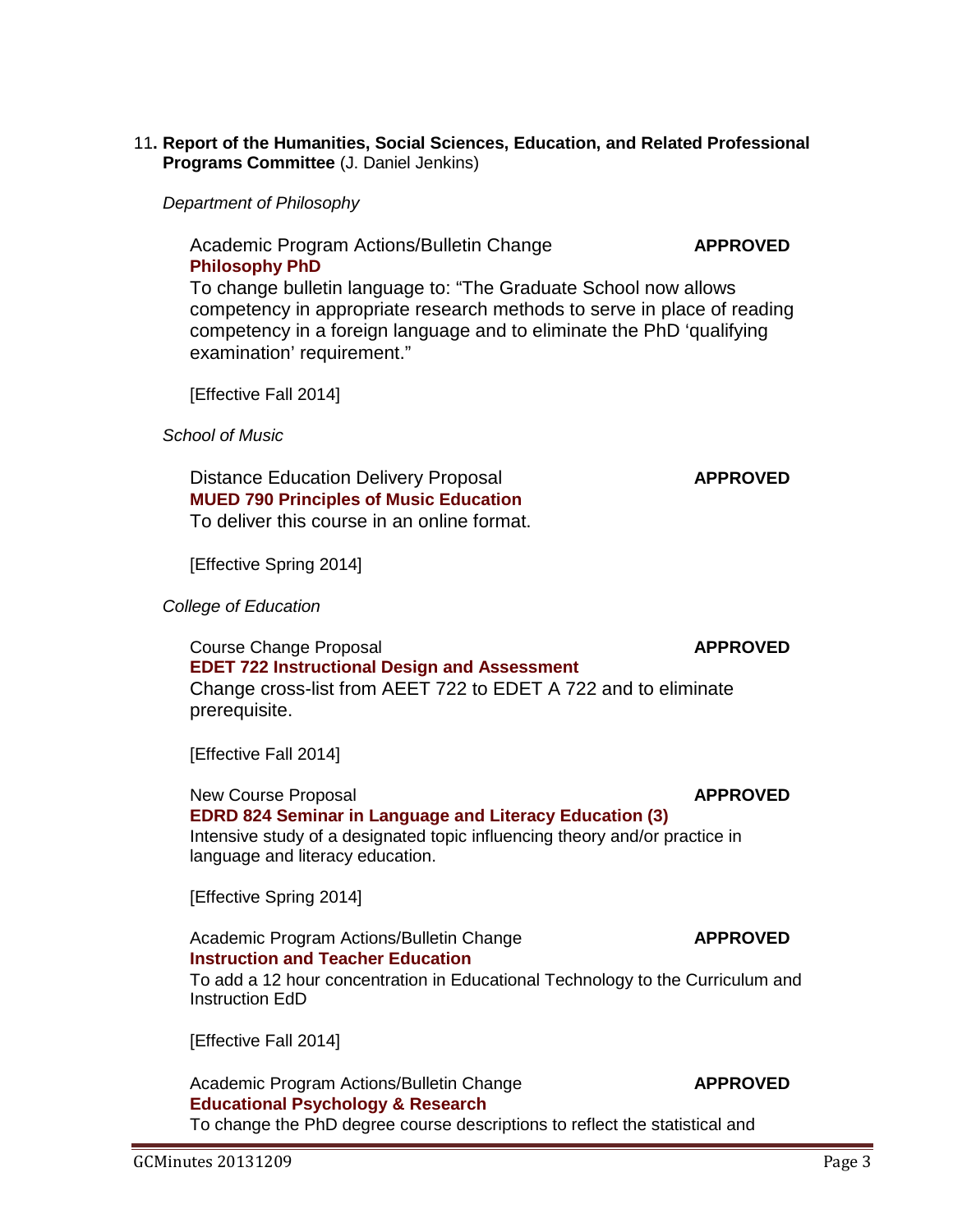measurement skills required to secure employment in the field. To change language to reflect that the EDRM Specialization requires a minimum of 60 hours of coursework requirement beyond the MEd in Education Psychology and Research and the EDPY Specialization requires 90 hours minimum beyond a Baccalaureate degree or 60 hours minimum beyond a Master's degree with the approval of an advisor.

[Effective Fall 2014]

Distance Education Delivery Proposal **APPROVED [EDPY 707 Growth and Development Middle Childhood and Adolescence](http://gradschool.sc.edu/facstaff/gradcouncil/2013/EDPY%20707%20DED_Redacted.pdf) (3)** To meet the needs of teachers in several local school districts by providing this course via the internet

[Effective Summer II 2013]

Course Change Proposal and Bulletin Change **APPROVED EDPY 707 Growth [and Development Middle Childhood and Adolescence \(](http://gradschool.sc.edu/facstaff/gradcouncil/2013/EDPY%20707%20CCP%20Redacted.pdf)3)** Change the course title to Growth and Development: Adolescence and to change course description content.

[Effective Fall 2014]

### Academic Program Actions/Bulletin Change **APPROVED [EDFN change to EDFI](http://gradschool.sc.edu/facstaff/gradcouncil/2013/EDFN%20Foundations%20change%20to%20EDFI%20_Redacted.pdf)**

To change the bulletin language to reflect a program name change from Foundations of Education to Educational Foundations and Inquiry, therefore changing course designator from EDFN to EDFI. Course titles and descriptions remain unchanged.

Designators From:

EDFN 592 Historical Foundations of American Educational Thought EDFN 643: Southern Educational History EDFN 690: Independent Study EDFN 722: Contemporary Education in Europe EDFN 741: International and Comparative Education EDFN 742: The School and the Social Order: Western Europe EDFN 743: The School and the Social Order: The United States I EDFN 744: Philosophy and Education EDFN 749: The School in Modern Society EDFN 799: Thesis Preparation EDFN 843: The School and the Social Order: The United States II EDFN 845: Seminar for Advanced Students in Foundations of Education EDFN 847: Modern Philosophies of Education EDFN 890: Independent Study EDFN 899: Dissertation Preparation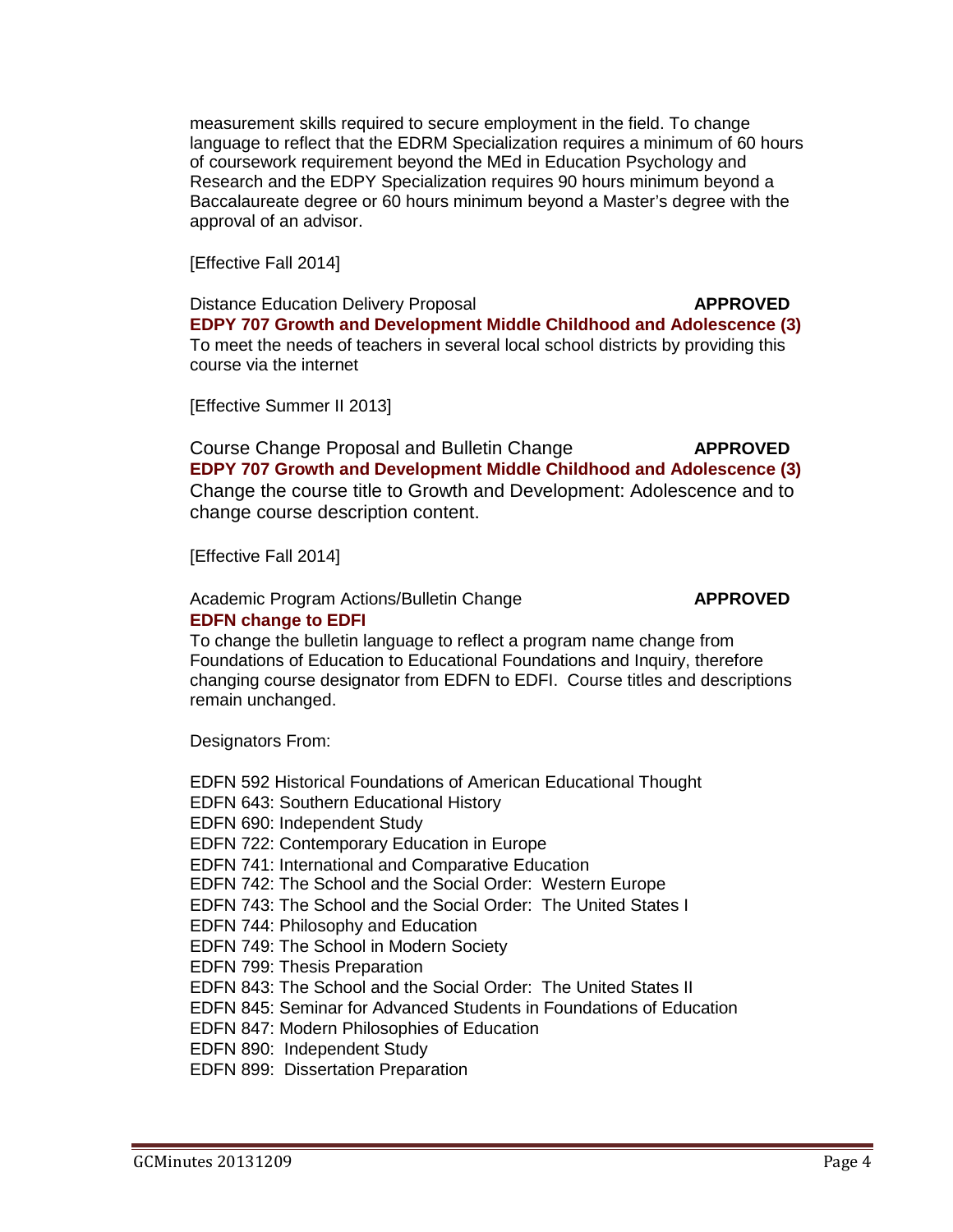To:

- EDFI 592 Historical Foundations of American Educational Thought
- EDFI 643: Southern Educational History
- EDFI 690: Independent Study
- EDFI 722: Contemporary Education in Europe
- EDFI 741: International and Comparative Education
- EDFI 742: The School and the Social Order: Western Europe
- EDFI 743: The School and the Social Order: The United States I
- EDFI 744: Philosophy and Education
- EDFI 749: The School in Modern Society
- EDFI 799: Thesis Preparation
- EDFI 843: The School and the Social Order: The United States II
- EDFI 845: Seminar for Advanced Students in Foundations of Education
- EDFI 847: Modern Philosophies of Education
- EDFI 890: Independent Study
- EDFI 899: Dissertation Preparation

[Effective Fall 2014]

## Course Change Proposal and Bulletin Change **APPROVED EDRM 740 [Qualitative Research in Education](http://gradschool.sc.edu/facstaff/gradcouncil/2013/EDRM%20740%20to%20EDFI%20731_Redacted.pdf) (3)** Change course designator, title and number.

From:

EDRM 740 Qualitative Research in Education. Qualitative research including naturalistic inquiry, participant observation, internship, educational history, oral history, visual sociology, and educational biography.

# To:

EDFI 731 Qualitative Inquiry (3) Qualitative research methods including naturalistic inquiry, participant observation, interviewing, focus groups, and document analysis.

[Effective Fall 2014]

# Course Change Proposal and Bulletin Change **APPROVED [EDRM 842 Educational Biography \(3\)](http://gradschool.sc.edu/facstaff/gradcouncil/2013/EDRM%20842%20to%20EDFI%20832_Redacted.pdf)**

Change course designator, title and number.

# From:

EDRM 842 Educational Biography (3) Examination of biography as a form of educational research and scholarship.

To:

EDFI 832 Educational Biography (3) Examination of biography as a form of educational research and scholarship.

Prerequisite: EDFI 731 or equivalent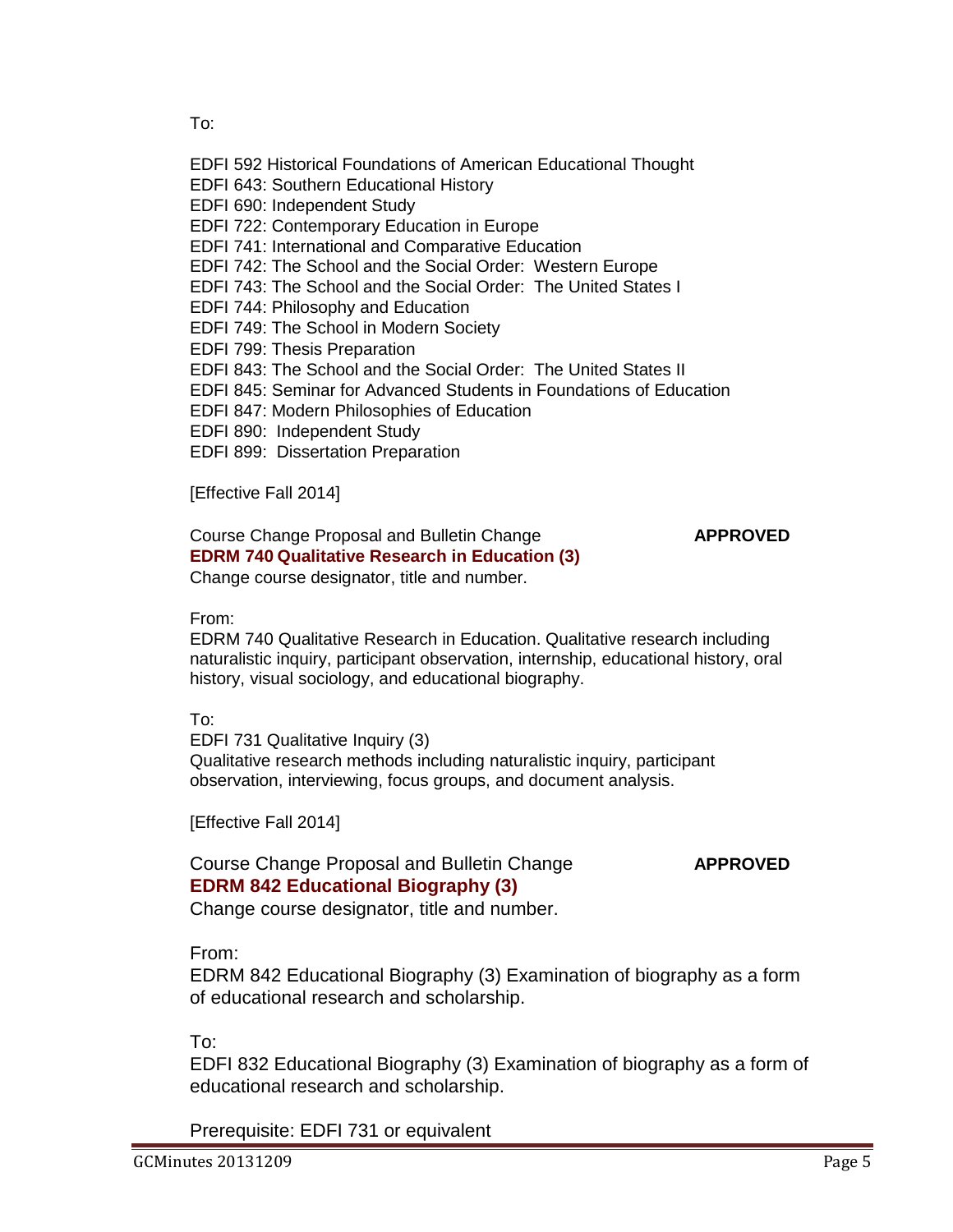[Effective Fall 2014]

# Academic Program Actions/Bulletin Change **APPROVED [Graduate Certificate in Qualitative Research](http://gradschool.sc.edu/facstaff/gradcouncil/2013/Certificate%20in%20Qualitative%20Research_Redacted.pdf)**

Requesting a new 18 hour Graduate Certificate program to address the demand in academia and practice for qualified qualitative research methodologists.

[Effective Fall 2014]

# **DISCUSSION**:

Dr. Messias strongly recommended that facilitating communication between the College of Education and others offering Qualitative Research courses (for example, the College of Social Work, the College of Nursing and the Department of Anthropology) would be valuable in addressing some of the "silo" orientations of the university and might encourage and facilitate more interdisciplinary efforts.

After more discussion, the Council agreed that there was no "violation" of any academic responsibilities as grounds for not approving this certificate proposal. Hence, the proposal was approved, but, the notion of encouraging and facilitating more dialogue among interested groups was endorsed. The Graduate School will work towards encouraging this dialogue for the current certificate and for future initiatives brought before the Council.

# New Course Proposal **APPROVED**

**[EDFI 730 Qualitative Epistemologies, Paradigms, & Theories](http://gradschool.sc.edu/facstaff/gradcouncil/2013/EDFI%20730%20NCP_Redacted.pdf) (3)** Foundations of qualitative research including historical, philosophical, and theoretical perspectives. Examination of different qualitative approaches and associated methodological issues.

[Effective Spring 2014]

# New Course Proposal **APPROVED [EDFI 833 Narrative Inquiry](http://gradschool.sc.edu/facstaff/gradcouncil/2013/EDFI%20833%20NCP_Redacted.pdf) (3)**

Exploration of the various forms of narrative inquiry as a distinct genre of qualitative research.

Prerequisite: EDFI 731 (or equivalent)

[Effective Spring 2014]

# New Course Proposal **APPROVED**

# **[EDFI 834 Participatory Action Research](http://gradschool.sc.edu/facstaff/gradcouncil/2013/EDFI%20834%20NCP_Redacted.pdf) (3)**

Theoretical, methodological, and pedagogical orientations to participatory action research.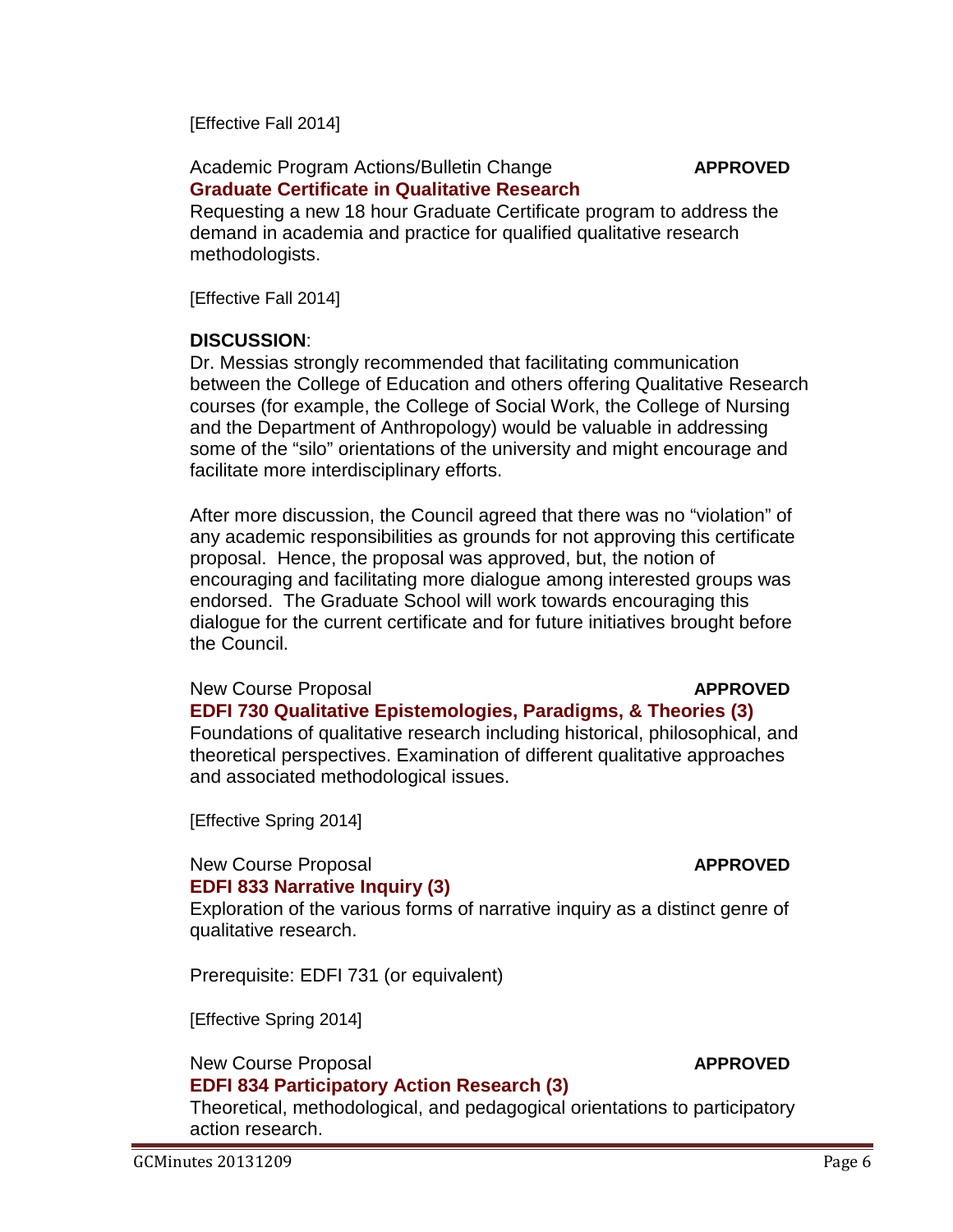Prerequisites EDFI 731 (or equivalent)

[Effective Spring 2014]

New Course Proposal **APPROVED**

# **[EDFI 836 Ethnography and Education](http://gradschool.sc.edu/facstaff/gradcouncil/2013/EDFI%20836%20NCP_Redacted.pdf) (3)**

Historical, methodological, and theoretical orientations to ethnographic research.

Prerequisite: EDFI 731 (or equivalent)

[Effective Spring 2014]

# *Library and Information Science*

Academic Program Actions/Bulletin Change **APPROVED [Specialist in Library and Information Science](http://gradschool.sc.edu/facstaff/gradcouncil/2013/Specialist%20in%20Library%20and%20Information%20Sciences_Redacted.pdf)**

To add a portfolio requirement similar to the MLIS requirement to assist in assessing student learning and reporting for SACS.

[Effective Fall 2014]

Academic Program Actions/Bulletin Change **APPROVED [Certificate of Advanced Graduate Study in Library and Information](http://gradschool.sc.edu/facstaff/gradcouncil/2013/Certificate%20in%20Library%20and%20Information%20Science_Redacted.pdf)  [Science](http://gradschool.sc.edu/facstaff/gradcouncil/2013/Certificate%20in%20Library%20and%20Information%20Science_Redacted.pdf)** 

To update policy Re: "D" grades and suspension and to add a portfolio requirement

[Effective Fall 2014]

Academic Program Actions/Bulletin Change **APPROVED [Master of Library and Information Science policy regarding "D" and](http://gradschool.sc.edu/facstaff/gradcouncil/2013/Master%20of%20Library%20and%20Information%20Science_Redacted.pdf)  [suspension](http://gradschool.sc.edu/facstaff/gradcouncil/2013/Master%20of%20Library%20and%20Information%20Science_Redacted.pdf)**

To update policy regarding "D" grades and suspension from SLIS

[Effective Fall 2014]

# 12. **Report of the Grievances, Appeals and Petitions Committee** (Erik Drasgow)

Dr. Drasgow stated his appreciation for final approval of the Committee charge, and form adoption.

### 13. **Other Committee Reports**

No report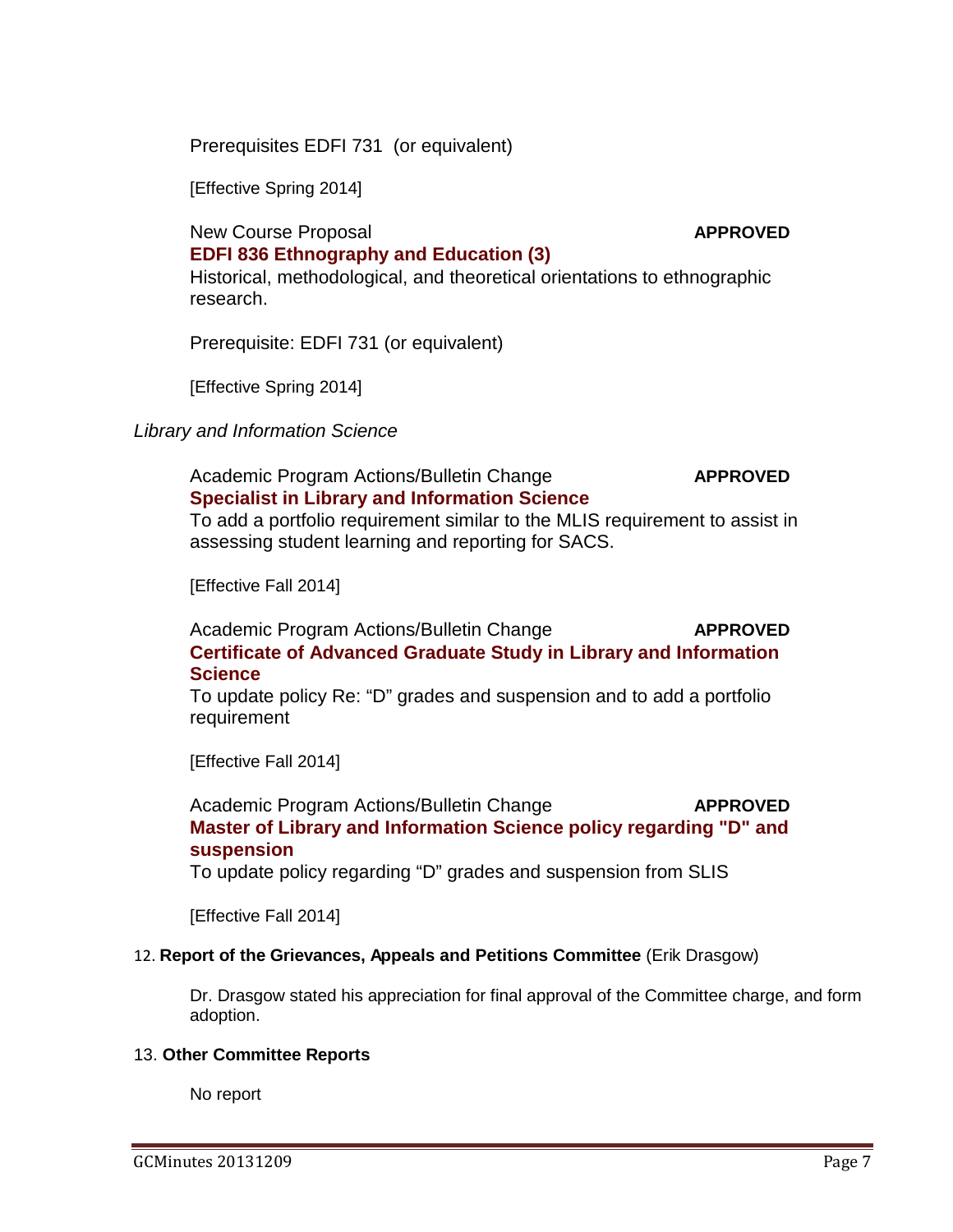## 14**. Old Business**

No report

### 15. **New Business**

No report

### 16. **Good of the Order**

- Mr. Moore noted that there is not currently much assistance offered to programs creating Certificate programs to ensure that there is standardized information available to interested students.
- Dr. Mitchell agreed and suggested that providing such guidance would be a valuable service that The Graduate School will work to create and disseminate.
- Mr. Moore also commented on a concern with the endorsement of the elimination of a "qualifying exam" as a criterion for what has consistently been required by The Graduate School as verification of a student's eligibility for candidacy.
- Dr. Mitchell clarified that the language of "qualifying exam" and "comprehensive assessment" have been used inconsistently to refer sometimes to different assessments and sometimes both terms have been used to refer to the same assessment. This misuse has been true in individual program documents and in documents produced by The Graduate School. He went on to separate these exams from the notion of "Admission to Candidacy." He suggested that perhaps some confusion arises from the notion that programs use the "comprehensive assessment" as a means for students to "qualify" for "admission to candidacy." He went on to offer these operational definitions:
- Qualifying Assessment: An *optional* additional data point that occurs early in a graduate student's academic career (usually in the first or second semester of enrollment), that provides potentially valuable information as programs make decisions on whether or not a student is likely to be successful in continued enrollment.
- Comprehensive Assessment: A *required* evaluation of a student's mastery of content that has both a written and an oral component that usually occurs toward the end of a student's enrollment (after completing most if not all core coursework).
- Admission to Candidacy: A definition that is provided by individual programs to their students that is consistent with the generally accepted practices of any given discipline. A student must be admitted to candidacy prior to being eligible to graduate.
- The next meeting of Graduate Council will be January 27, 2014 at 2:00 pm.

# 17. **Adjournment**

The meeting adjourned at 2:50 P.M.